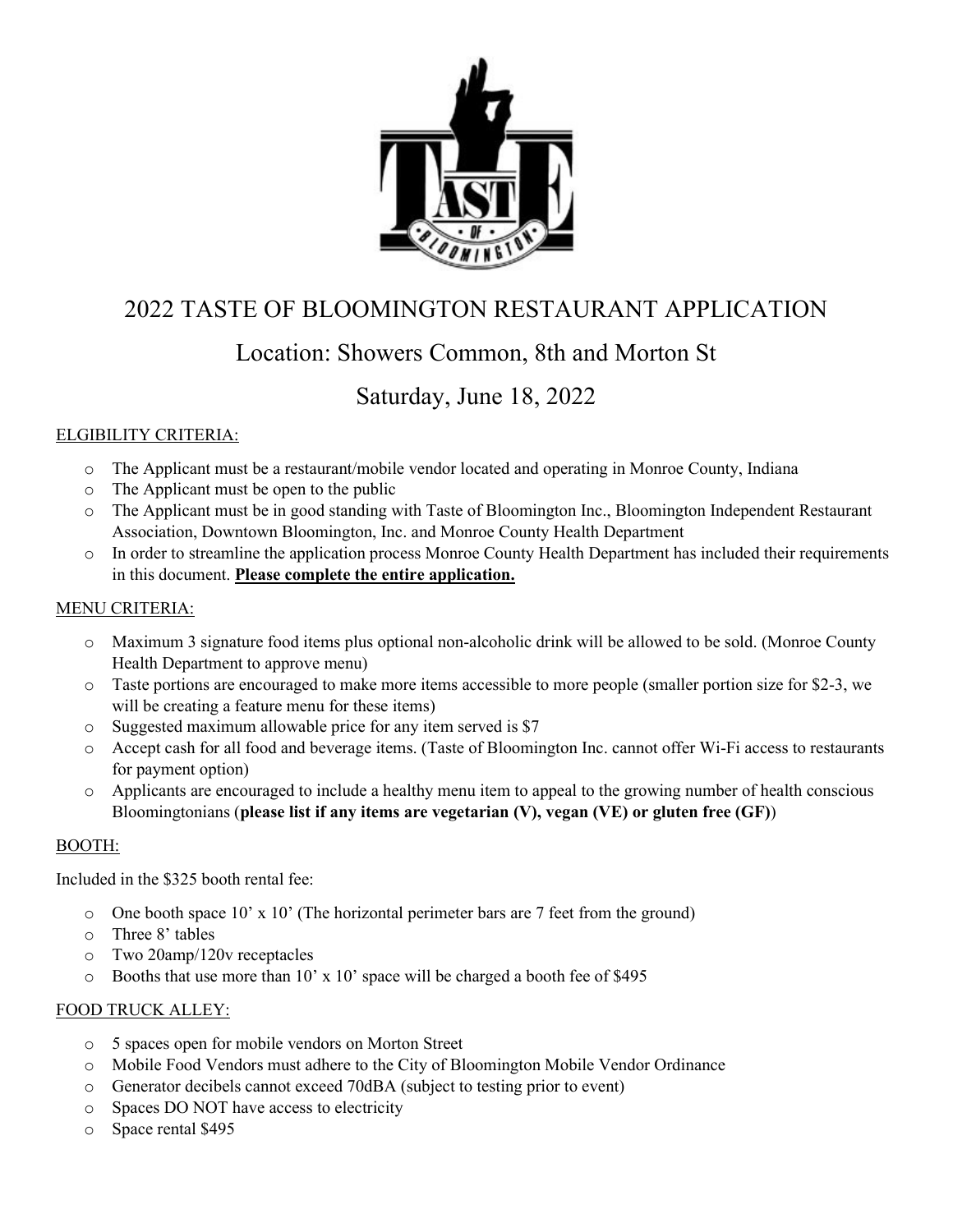#### APPLICATION PROCEDURE:

- 1. Fill out the following application and return it by May 13, 2022 to: Taste of Bloomington 302 S College Ave Bloomington, IN 47403 Or Email Completed Application to: TasteOfBloomingtonRestaurants@gmail.com
- 2. Deposit: \$50 nonrefundable deposit must accompany this application. Deposit will be applied to the \$325 booth fee.
- 3. Taste Committee will confirm acceptance of application and participation by May 25, 2022. Incomplete applications will not be considered for participation in the Taste of Bloomington.
- 4. Payment: Remainder of booth fee due May 31, 2022. (Non-refundable due to weather)
- 5. If you have any questions, please email tasteofbloomingtonrestaurants@gmail.com

#### RESTAURANT RESPONSIBILITIES:

- 1. Completed Taste of Bloomington Application including the info needed by health department.
- 2. Booth Fee \$325 or \$495 for food trucks (non-refundable due to weather; but fees may be refunded due to any declared public health emergencies by order of the Monroe County Health Department)
- 3. Food product and condiments
- 4. Beverages may be sold (**no major brands, water or alcoholic beverages**).
- 5. Labor to prepare and serve
- 6. TOB meeting tentatively scheduled for Wednesday, June 8, 2022 at 3 pm. More details as date gets closer. Meeting is mandatory for participation.
- 7. Serving utensils, paper plates/serving containers, plastic forks, knives, etc.
- 8. Heavy equipment (i.e. grills, fryers, etc.)
- 9. Items on the Monroe County Health Department Taste of Bloomington checklist (see insert)
- 10. Hand washing station Monroe County Health Department REQUIREMENT (see insert)
- 11. Approved fire extinguisher (Class K) onsite in booth Homeland Security REQUIREMENT
- 12. Any and all booth decorations, additional signage, menu and pricing
- 13. Certificate of Insurance naming Taste of Bloomington, Inc. as an additional insured. This must be completed each year as policy years change.

#### APPLICATION INFORMATION:

| Website: |  |
|----------|--|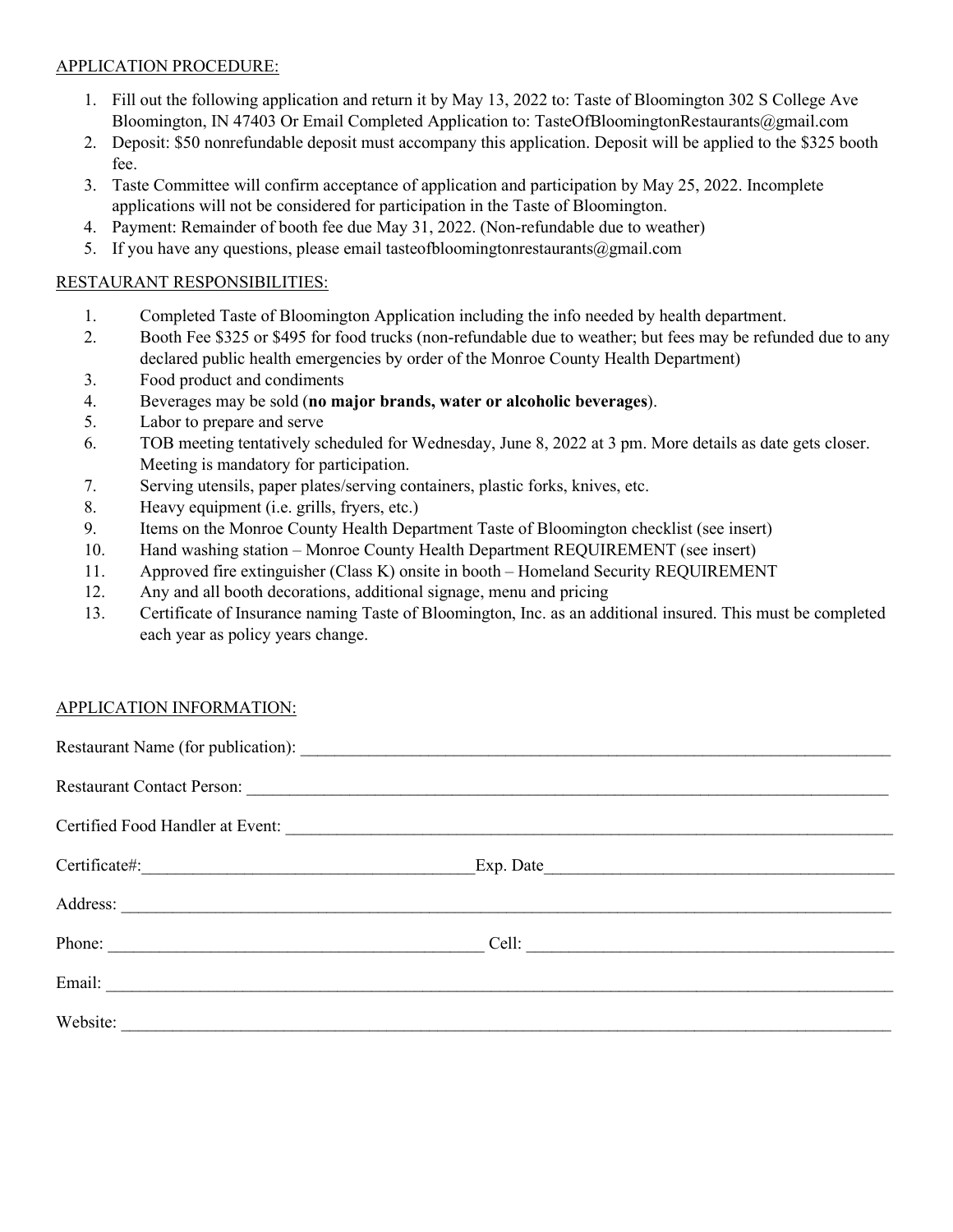#### HEALTH DEPARTMENT SECTION:

#### **Signature Menu Items (All questions MUST be answered completely to satisfy MCHD Requirements)**

Please list food/beverage items with a full description. *All* submitted menus are subject to Health Department review and approval. **NO changes** may be made to your menus without prior notification to the Monroe County Health Department.

- 1. Menu Item Name:
	- a. Will any additional food items be needed in order to build your dish? (I.e. rice, pasta, salsa, etc.) If so please list them here.
	- b. What equipment will you use to maintain your food items at a temperature below 41°F or above 135 °F during the event?

 $\_$  , and the set of the set of the set of the set of the set of the set of the set of the set of the set of the set of the set of the set of the set of the set of the set of the set of the set of the set of the set of th

- c. Price:
- 2. Menu Item Name:
	- a. Will any additional food items be needed in order to build your dish? (I.e. rice, pasta, salsa, etc.) If so please list them here.
	- b. What equipment will you use to maintain your food items at a temperature below 41°F or above 135 °F during the event?

 $\_$  , and the contribution of the contribution of the contribution of the contribution of  $\mathcal{L}_\text{max}$ 

- c. Price:\_\_\_\_\_\_\_\_\_\_\_\_\_\_\_\_\_\_\_\_\_
- 3. Menu Item Name:
	- a. Will any additional food items be needed in order to build your dish? (I.e. rice, pasta, salsa, etc.) If so please list them here.
	- b. What equipment will you use to maintain your food items at a temperature below 41°F or above 135 °F during the event?

\_\_\_\_\_\_\_\_\_\_\_\_\_\_\_\_\_\_\_\_\_\_\_\_\_\_\_\_\_\_\_\_\_\_\_\_\_\_\_\_\_\_\_\_\_\_\_\_\_\_\_\_\_\_\_\_\_\_\_\_\_\_\_\_\_\_\_\_\_\_\_\_\_\_\_\_\_\_\_\_\_\_\_\_\_\_\_\_\_\_\_  $\_$  , and the set of the set of the set of the set of the set of the set of the set of the set of the set of the set of the set of the set of the set of the set of the set of the set of the set of the set of the set of th

*\_\_\_\_\_\_\_\_\_\_\_\_\_\_\_\_\_\_\_\_\_\_\_\_\_\_\_\_\_\_\_\_\_\_\_\_\_\_\_\_\_\_\_\_\_\_\_\_\_\_\_\_\_\_\_\_\_\_\_\_\_\_\_\_\_\_\_\_\_\_\_\_\_\_\_\_\_\_\_\_\_\_\_\_\_\_\_\_\_\_\_\_\_\_\_\_\_\_\_\_*  $\mathcal{L}_\mathcal{L} = \mathcal{L}_\mathcal{L} = \mathcal{L}_\mathcal{L} = \mathcal{L}_\mathcal{L} = \mathcal{L}_\mathcal{L} = \mathcal{L}_\mathcal{L} = \mathcal{L}_\mathcal{L} = \mathcal{L}_\mathcal{L} = \mathcal{L}_\mathcal{L} = \mathcal{L}_\mathcal{L} = \mathcal{L}_\mathcal{L} = \mathcal{L}_\mathcal{L} = \mathcal{L}_\mathcal{L} = \mathcal{L}_\mathcal{L} = \mathcal{L}_\mathcal{L} = \mathcal{L}_\mathcal{L} = \mathcal{L}_\mathcal{L}$ 

 $\mathcal{L}_\mathcal{L} = \mathcal{L}_\mathcal{L} = \mathcal{L}_\mathcal{L} = \mathcal{L}_\mathcal{L} = \mathcal{L}_\mathcal{L} = \mathcal{L}_\mathcal{L} = \mathcal{L}_\mathcal{L} = \mathcal{L}_\mathcal{L} = \mathcal{L}_\mathcal{L} = \mathcal{L}_\mathcal{L} = \mathcal{L}_\mathcal{L} = \mathcal{L}_\mathcal{L} = \mathcal{L}_\mathcal{L} = \mathcal{L}_\mathcal{L} = \mathcal{L}_\mathcal{L} = \mathcal{L}_\mathcal{L} = \mathcal{L}_\mathcal{L}$ 

 $\_$  , and the contribution of the contribution of the contribution of the contribution of  $\mathcal{L}_\text{max}$ 

- c. Price:
- 4. Which food items are being cooked on site?
- 5. List hot foods that are being prepared a day or more in advance of the Taste. How will they be cooled and reheated? *(Please be sure that items that are reheated are at the correct temperature when they arrive at the event)*
- 6. How will your food items be protected from contamination?
- 7. What type of chemical sanitizer will you have available at the time of the event?

*~Please be sure that you have test strips available for your sanitizer at the event~*